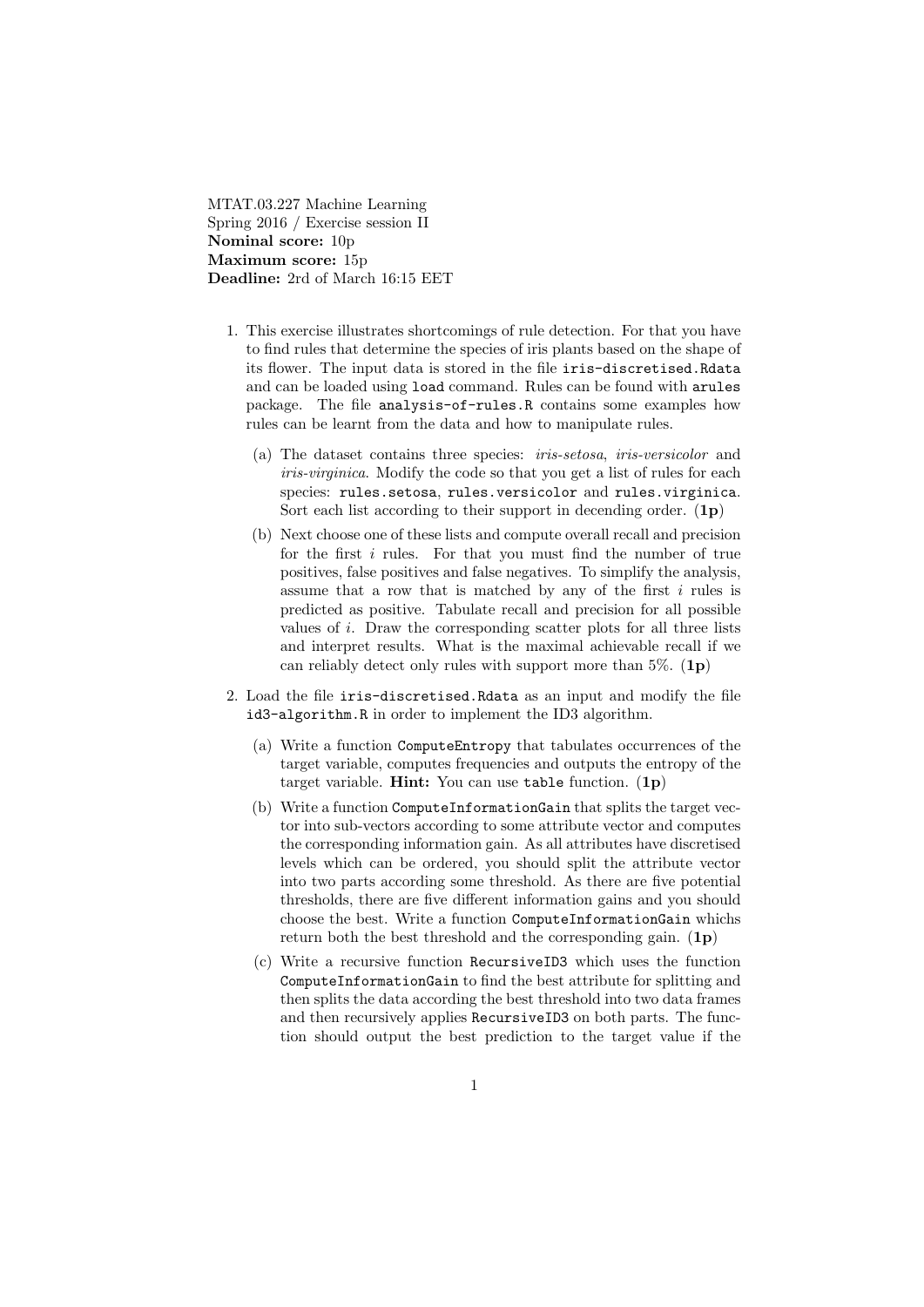dataset cannot split further. The function should output the textual description of the corresponding decision tree. You should use and improve functions TreeNodeLine and PrintLeafNodeInfo.  $(1p)$ 

- (d) Modify the function RecursiveID3 so that it would give out predictions both on the training and on the test data. For that you do not have to create an explicit description of the decision tree. It is sufficient to split training and test data simultaneously based on the split criterion found on the training data. Split the original data randomly int two parts such that training set consists of 100 and the test set of 50 samples. Report prediction accuracy on the training and test data in each leaf node and on average over both datasets separately. Interpret results. (1p)
- 3. Use the Iris Data Set from UCI Machine Learning repository available as iris-original.csv to implement ID3 algorithm for continuous values.
	- (a) Write a function ComputeInformationGain that splits the target vector into two sub-vectors according to a real-valued attribute vector and computes the corresponding information gain. You should split the attribute vector into two parts according some real-valued threshold. As there are many potential thresholds and you should choose the best. Write a function ComputeInformationGain whichs return both the best threshold and the corresponding gain.  $(1p)$
	- (b) Implement a naive statistical test for determining relevance of a split. Do at least 100 time the following procedure (simulation). Randomly reorder the target variable (use sample). Compute the resulting information gains for the split. Do the split only if the original information gain is bigger than at least 95 information gains obtained in the simulations.  $(1p)$
	- (c) Write a corresponding function RecursiveID3 so that it would give out predictions both on the training and on the test data. Split the original data randomly int two parts such that training set consists of 100 and the test set of 50 samples. Report prediction accuracy on the training and test data in each leaf node and on average over both datasets separately. Interpret results. (1p)
- 4. Load the file iris-discretised.Rdata as an input and modify the file rule-prioritisation.R in order to implement rule prioritisation algorithm. To simplify the task, you can use rpart package to generate the decision tree. The file rule-prioritisation.R implements some convenience methods for rule generation and rule matching.
	- (a) Split the data randomly into 100 element training set and 50 element test set. Train a decision tree on the training set without any pruning restrictions. Extract all rules corresponding to the leaf nodes and compute confidence levels for each rule (1p).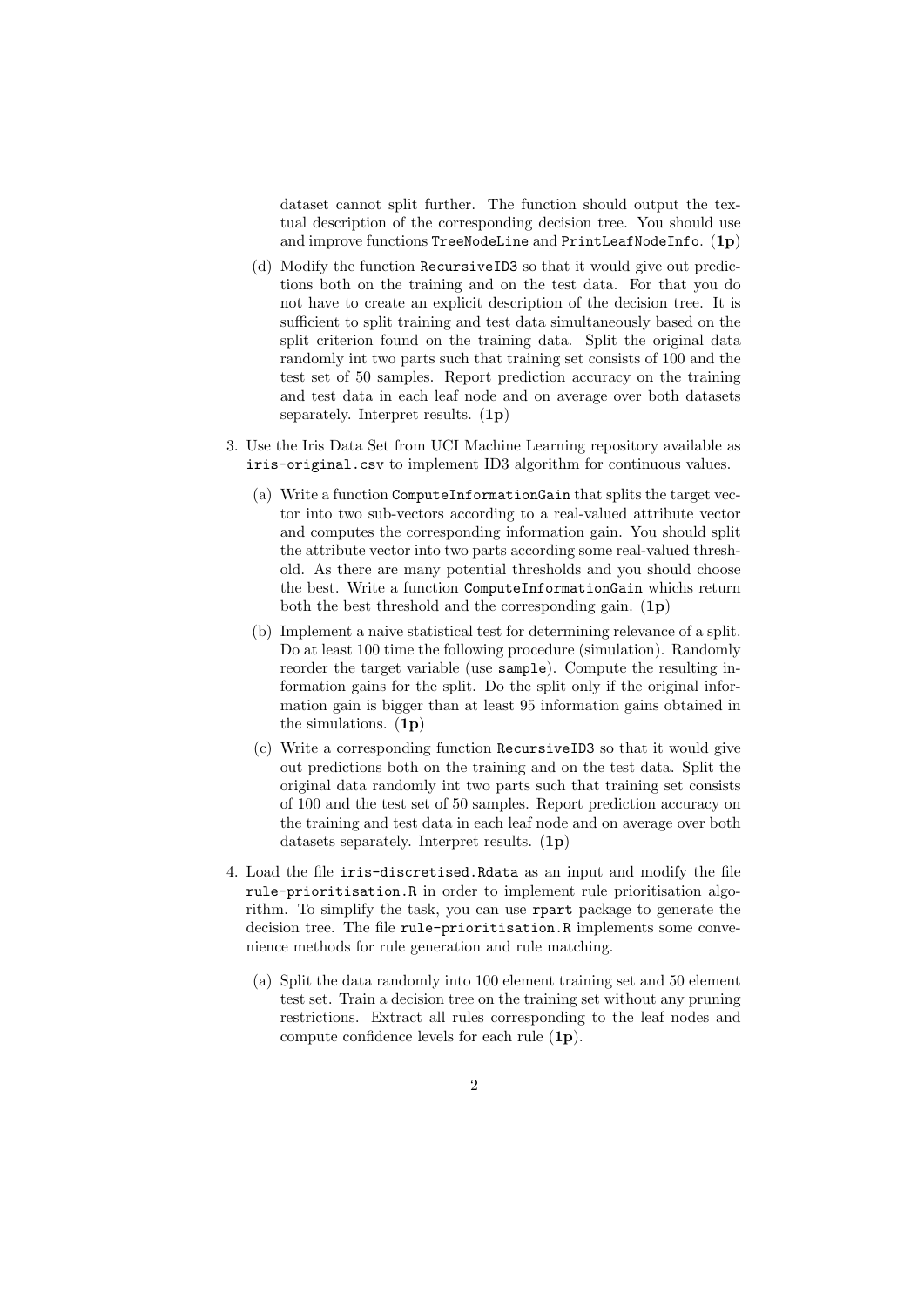(b) For each rule perform iterative weakening. Find a term in the lefthand side which can be dropped with minimal consequences on the test set. Let  $c_0$  be the confidence level of the initial rule and  $c_i$  the confidence level of the tule where the ith condition is dropped. Then you should find the index *i* which minimises  $\Delta c = c_0 - c_i$ .

If  $\Delta c$  is smaller than 10% from the initial confidence  $c_0$ , you should drop the ith condition and continue on with the weakening. Otherwise, you should stop. Note that  $c_0$  should be always the confidence of the initial rule to avoid gradual drift.

List all unique weakened rules with corresponding confidence levels on the test and data. (1p)

- (c) Build a predicting algorithm that uses weakened rules to predict the labels. If several rules match the input, you should output the prediction of the rule with the hughes confidence. Find out the accuracy of the original decision tree and your new algorithm on the training and test data. For the original model, you can use predict(model, data, type="class") to get labels. Interpret the results.  $(1p)$
- (d) Repeat the same experiment with many random splits and draw corresponding boxplots for the accuracy on the test and training data. Interpret results. Why is the comparison scheme unfair for the default algorithm? What should we do to get fair comparison?  $(1p)$
- 5. Study the effect of pruning and complexity penalty on the prediction error. Use Breast Cancer Wisconsin dataset for benchmarking. Split the data randomly so that training set consists of 66% and test set of 34% samples. Use standard implementations like rpart or tree and study how corresponding rpart.control and prune functions work. On strategy should be conservative and seriously limit the complexity of a tree, while the other should allow almost maximal complexity. Report and interpret the results.  $(3p)$
- 6. Study the effect of classification errors on the prediction error. Use Iris or Breast Cancer Wisconsin dataset in experiments or some other easily classifiable dataset like 3D checker board pattern. Split the data randomly so that training set consists of 66% and test set of 34% samples. On the training data randomly flip 1, 5, 10, 25, 50, 100% labels of the target value. Foe two class case, the flipping reversal of the label. If you consider more than two class labels then describe the flipping strategy, as well. Use two decision tree learning algorithms one with limited complexity (e.g. severely limited tree depth) and other without limitations. Do several experiments and present the average behaviour together with some variance estimate (e.g. boxplot). Visualise and interpret results.  $(3p)$
- 7. The main drawback of a decision tree are rectangular decision borders. For continuous variables, such borders do not make much sense. Hence, one could be more intelligent and use more complex borders. Use linear